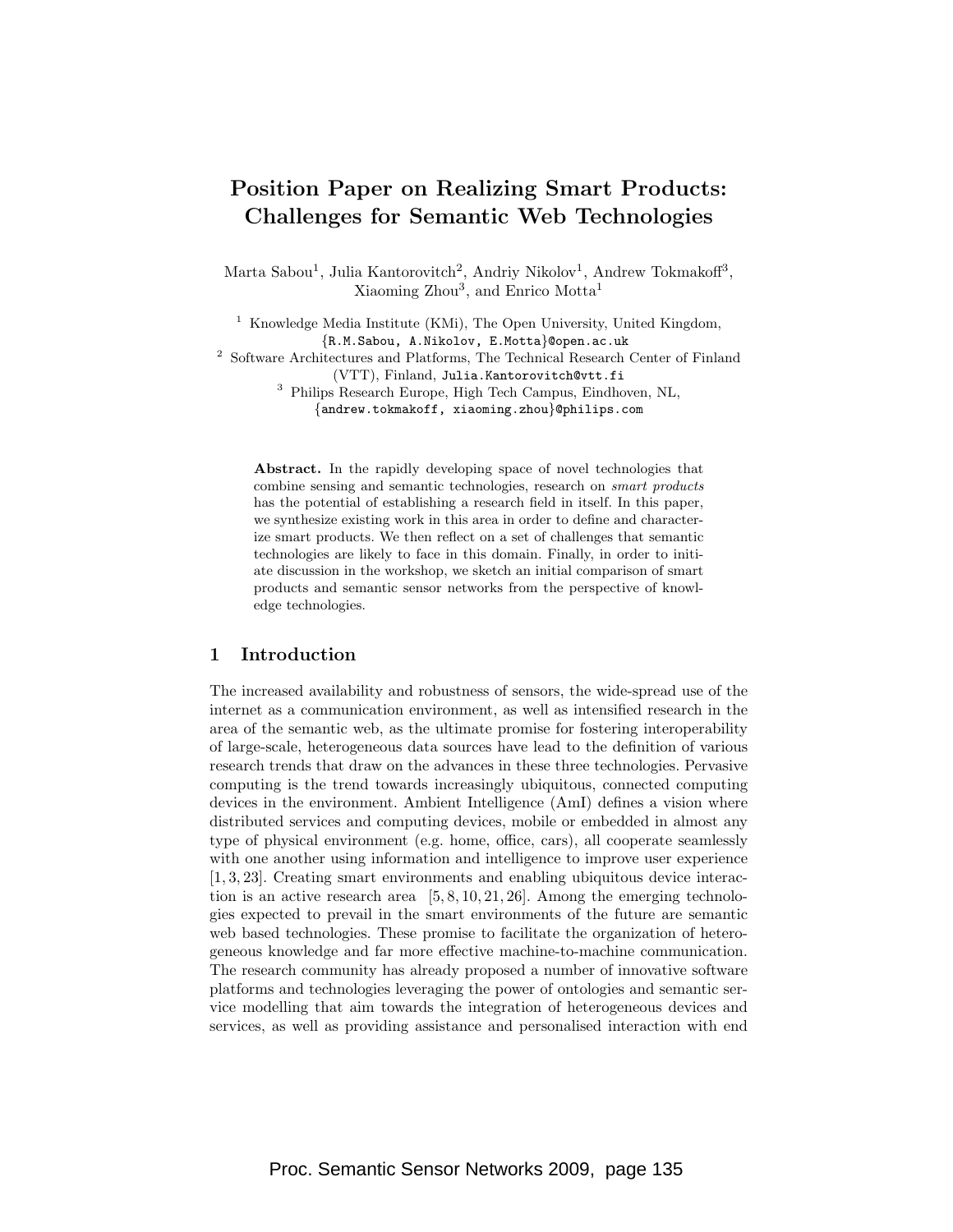users [10, 11, 17, 24, 27]. The concept of Semantic Reality refers to an overarching information space that connects entities in the real world and information from the virtual world [12]. Semantic sensor Webs (SSW) leverage current standardization efforts of the Open Geospatial Consortium (OGC) on Sensor Enablement (SWE), enabling sensors to be accessible via the Web, and the semantic web activity, in which sensor data is annotated with semantic metadata to increase interoperability as well as to provide contextual information essential for situational knowledge [25].

In this paper, we investigate the notion of smart products, i.e. a concept that relies on the above mentioned technologies (sensors, pervasive computing, smart environments, internet, semantics) and has the goal to influence the entire product life-cycle towards innovative economic developments and effective business models. Different and more focused then the generic view on sensor networks, and going beyond living spaces and buildings, this promises to be a technology with obvious industrial value. Therefore, we agree with other authors that the concept of smart products "has the potential to establish a new research field with unique questions from the standpoints of economics, marketing communications and computer science" [20]. In this work we aim to answer the following research questions:

- What are smart products?
- What major challenges do they pose for semantic technologies?
- How do smart products compare to semantic sensor networks?

According to these questions, the major contributions of this paper are threefold. Firstly, we synthesis the most important definitions and characteristics of smart products that are available in the literature to date (Section 2). Secondly, we distill and reflect upon the challenges that face the application of semantic web technologies in this context. These challenges have been derived as a side-effect of a major requirements analysis phase in the context of the Smart-Products<sup>4</sup> European project, which involves industrial partners from various application domains: EADS Innovation Works, Philips Research, Centro Ricerche FIAT (Section 3). Finally, based on our analysis, we sketch an initial comparison between smart products and semantic sensor networks (Section 4).

Note that our analysis complements the findings of similar works. For example, our views are more focused and grounded than the generic research problems detailed in [12]. Also, we take the perspective of semantic technologies rather than that of the underlying sensor networks as it has been done in [13].

# 2 The Notion of Smart Products

In this section we provide an insight into various views on the definition of smart products (Section 2.1), we describe an example scenario (Section 2.2), and synthesize a core set of characteristics for these products (Section 2.3). We then use these characteristics to derive concrete technological challenges in Section 3.

 $^4$  http://www.smartproducts-project.eu/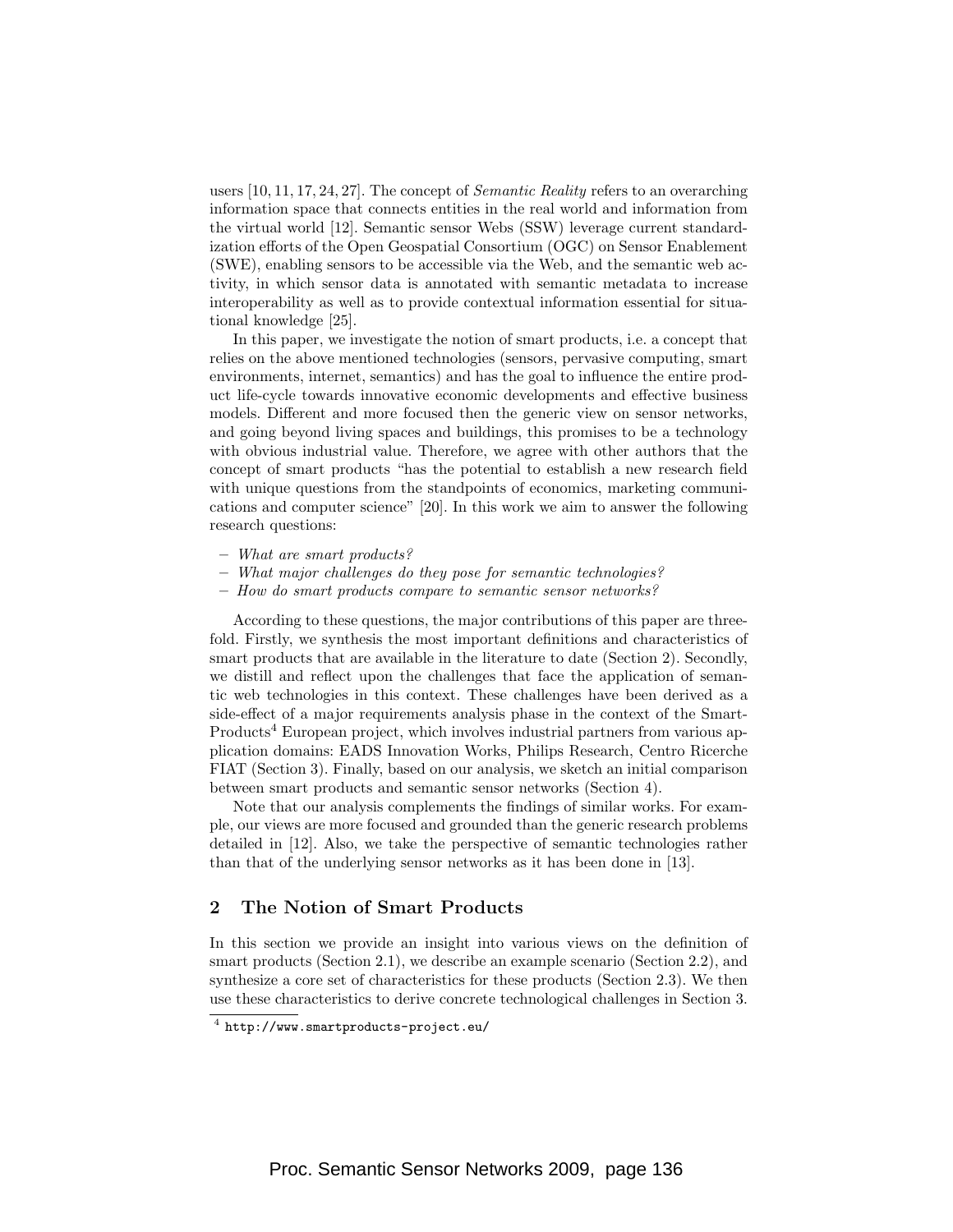#### 2.1 Definition

The concept of smartness in products has been investigated by several authors. Here we present a synthesis of the most influential works.

As early as 2005, Allmendinger and Lombreglia investigate the notion of smartness in a product from a business perspective [2]. They regard "smartness" as the product's capability to be preemptive, i.e., to be capable to predict errors and faults thus "removing unpleasant surprises from [the users'] lives".

More recently, as part of the AMI'07, [22] identifies two motivating goals for building smart products. On the one hand, there is an increased need for simplicity in using these products, as their functionalities become ever more complex. Simplicity is desirable during the entire life-cycle of the product, to support manufacturing, repair or use. On the other hand, the increased number, sophistication and diversity of product components (for example, in the car industry), as well as the tendency of the suppliers and manufacturers to become increasingly independent of each other, requires an considerable level of openness on the product's side. Mühlhäuser, states that these product characteristics can now be attempted thanks to major developments in IT (since many facets of smartness are linked to research in this area) as well as to advances in ubiquitous computing that provide "real world awareness" in these systems through the use of a variety of devices: sensors and smart labels (RFID tags) or wearable and embedded computers. Note, indeed that sensor technology is a key enabler of this research field.

[22] then discusses that simplicity can be achieved with improved product to user interaction (p2u), while openness depends on an optimal product to product interaction (p2p). These in turn can only be realized by combining and adapting research from various fields. Of major interest for our work is the contribution that AI can bring in terms of knowledge representation and reasoning techniques. Such techniques are fundamental for realizing an adaptive user interaction that underlies the simplicity characteristic (the product interacts with the user by relying on modalities and devices that are adequate at a given moment in time, depending on the user's preferences, context and current task). Also, the knowledge intensive techniques enable better p2p interaction through self-organization within a product or a group of products. Indeed, recent research on semantic web service description, discovery and composition could enable self-organization within a group of products and therefore reduce the need for top-down constructed smart environments. This means that smartness could be realized not only within heavily controlled environments but also within open environments, through product to product interaction. Further, smart products also require some level of internal organization by making use of AI planning and diagnosis algorithms. The concrete definition given by [22] is:

"A Smart Product is an entity (tangible object, software, or service) designed and made for self-organized embedding into different (smart) environments in the course of its lifecycle, providing improved simplicity and openness through improved p2u and p2p interaction by means of context-awareness, semantic self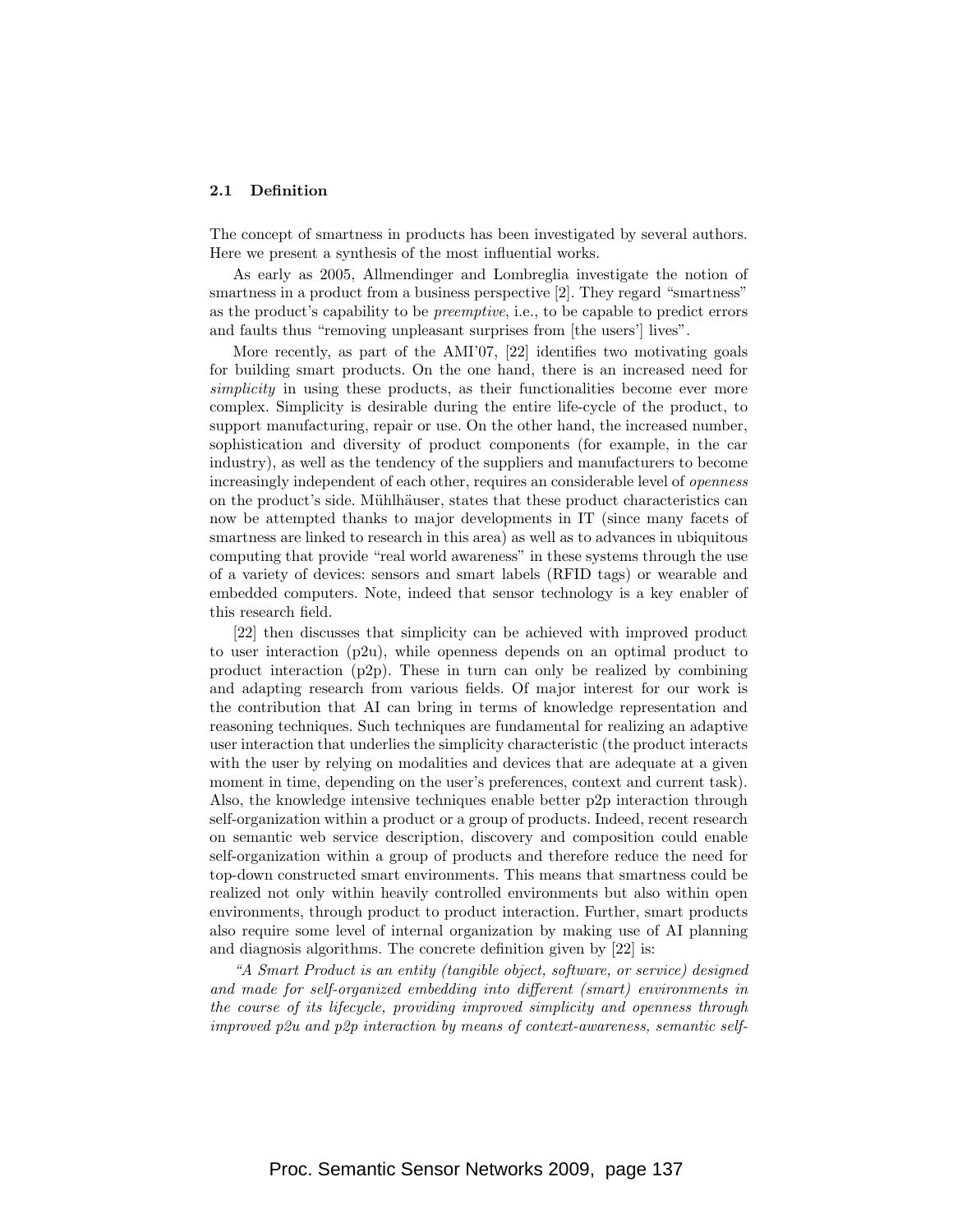description, proactive behavior, multimodal natural interfaces, AI planning, and machine learning."

One year later, in 2008, [20] defines smart products as products that are adaptive to situations and users. This adaptivity is enabled by three main technologies: sensing technologies which ensure sensing the global and the local context of a product (using global or local sensors respectively); communication infrastructures and IT services, in particular, "rich context representations, representations about product capabilities and domain knowledge" in order "to infer how to learn from and adapt to users and situations". There are three core requirements for these products: (R1) adaptation to situational contexts; (R2) adaptation to actors that interact with products; (R3) adaptation to underlying business constraints.

The SmartProducts consortium has adopted and modified the definition given in [22]. Because the goal of the project is to provide an industry-applicable, lifecycle-spanning methodology with tool and platforms to support the construction of smart products, we want to emphasize that we only consider tangible objects (i.e., physical products) as smart products and not virtual products like software or services. Therefore, the SmartProducts consortium defines the smart products as the follows:

"A smart product is an autonomous object which is designed for selforganized embedding into different environments in the course of its life-cycle and which allows for a natural product-to-human interaction. Smart products are able to proactively approach the user by using sensing, input, and output capabilities of the environment thus being self-, situational-, and context-aware. The related knowledge and functionality can be shared by and distributed among multiple smart products and emerges over time."

### 2.2 An Example Scenario

We consider the domain of consumer electronics and domestic appliances as a scenario to exemplify the notion of smart products. This domain is characterised by devices that are used for specific purposes in the home. Often, these devices are designed to work alone and have a limited lifespan, either through feature-based obsolescence (function), or due to changing aesthetics over time (form/fashion). Such devices are unaware of the user that operates them and require external documentation to support the user in learning how to use and maintain them. In contrast to the current status, *smart products* in this domain are aware of their life-cycle and also of the users that they interact with. They are able to discover and interact with each other, sharing information, resources and services.

Consider, for example, a Smart Kitchen which contains a set of smart products (domestic appliances) such as a Steamer, Measuring Scales and a Toaster. The Steamer and Measuring Scales can communicate with each other, such that when a piece of food is moved from the scales to the steamer, the steamer is "told" how much (and the type of) food that has been put into it. This involves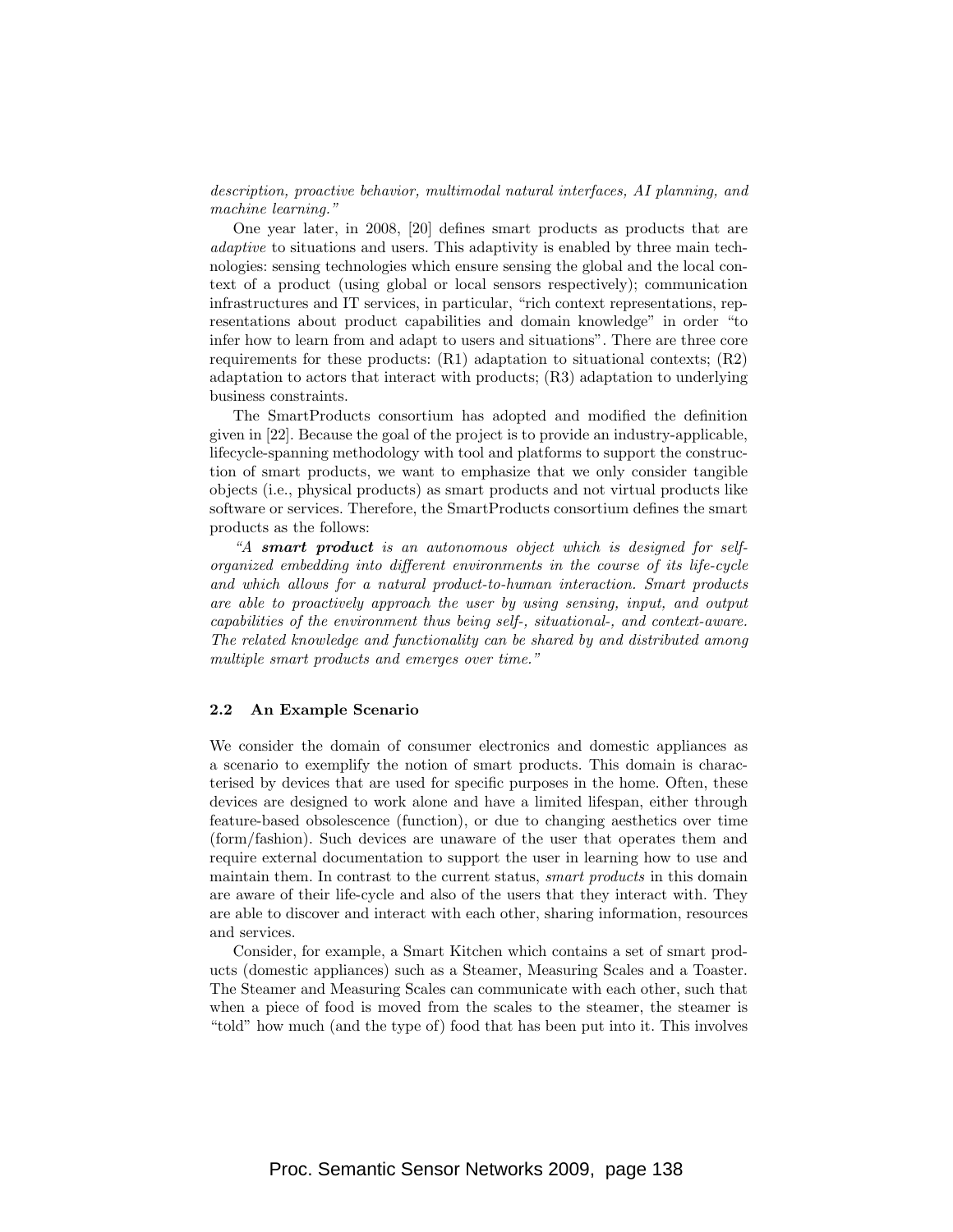communication between the two devices in a way that the semantics of the measurement (e.g., 115 grams of fish) is consistent between the two devices. When the steaming has finished, the steamer discovers another smart product in its network that has a multimodal display and uses it to communicate its status to the user.

In the case of the toaster, when a user approaches the device and places a croissant on top of its warming rack, the toaster is able to automatically determine the appropriate actuation (warming the croissant at the right heat level) utilizing the user identity and "learned" preferences for warming time and temperature. Furthermore, this context information (the user is near the toaster) is made available to other smart products and services in the home, which are free to act upon it as they see fit.

Smart products can also have an influence on the other stages of their lifecycle besides the actual usage stage. For example, when they are no longer needed by the user, they can be delivered to a recycling centre. Information about the product and its usage, which is available on each smart product, can guide the centre in using the appropriate procedures for their recycling/refurbishment. Furthermore, as part of their operation process, smart products can also provide the manufacturer with usage information associated with their in-service period. This information can be useful when analysing how products are actually used when in-service and can guide future product development processes.

#### 2.3 Major characteristics

In this section we synthesize the major characteristics of smart products by comparing their features that were considered as essential by the above mentioned works. For example, Maas and colleagues distinguish and explicitly state six major characteristics for smart products [20]. These are:

Situatedness - recognition of situational and community contexts;

- Personalization tailoring of products according to buyer's and consumer's needs;
- Adaptiveness change product behavior according to buyer's and consumer's responses to tasks;

Pro-activity - anticipation of user's plans and intentions;

Business-awareness - consideration of business and legal constraints;

Network ability - ability to communicate and bundle with other products.

The SmartProducts consortium has identified the following set of characteristics:

Autonomy: Smart products need to be able to operate on their own without relying on a central infrastructure. This is, for example, the case of the smart kitchen devices in our example scenario which interact with each other and the user without the need of central control.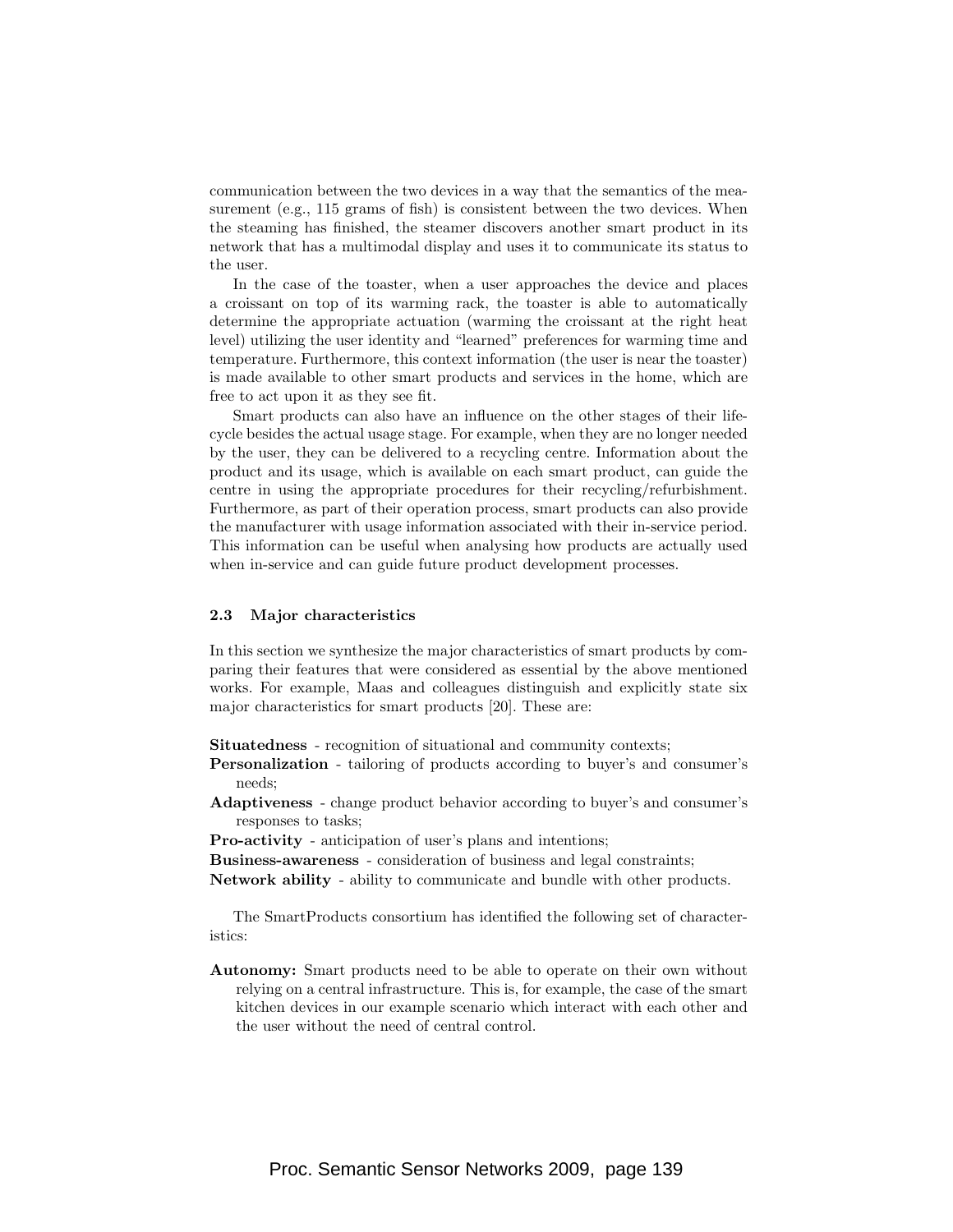- Situation- and context-aware: Smart products are able to sense physical information (e.g., via a temperature sensor), virtual information (e.g., about the current state in the cooking process maintained by another smart product) and to infer higher level events from this raw data (e.g., the user has finished cooking). These "higher-level events" are often referred to with the term "situation". Situation and context information allow smart products to adapt their interaction with other products and users accordingly, as well as to infer new knowledge.
- Self-organized embedding in smart product environments: A smart product is able to embed itself into an existing smart product environment and to automatically build a smart product environment. For example, a newly acquired smart product such as a rice boiler should be capable of easily embedding itself into the smart kitchen described above.
- Proactively approach the user: The situation information is used to decide when the smart product should proactively approach the user, e.g. for providing additional information or for assisting him in performing a task. Indeed, in our example scenario, when an exceptional situation is detected by a smart product (e.g., it requires some maintenance or cleaning), the smart product can pro-actively interact with the user, potentially through multimodal interaction (see below). Note that proactivity should also characterize the interaction with other products, e.g., the Measuring Scale proactively interacts with the steamer when food is transfered between the two products.
- Support the user throughout whole life-cycle: The particular life-cycle stage of a product has a major influence on its behavior. For example, a worker in the production phase needs access to other functionalities (and uses a different terminology) than an end-user during the usage phase. In our example scenario, different smart product features are relevant for different life-cycle stages: the ability to sense the user context is crucial during the usage phase, while providing information about itself and its usage history is needed during the recycling phase.
- Multimodal interaction: Smart products should provide a natural interaction, however most smart products have only limited in- and output resources. For that reason, the smart products are able to make use of the different input and output capabilities in their smart product environment supporting the usage of various modalities (e.g., speech, pointing). Smart products can discover multimodal user interface services in the network and can make use of them as need be. Examples include networked displays, microphones, speakers, etc. This is, for example, the way in which the steamer communicates its status to the user.
- Support procedural knowledge: Many interactions with smart products are based on a procedure, e.g. descaling a coffee machine. Therefore, smart products need to support procedural knowledge, including how the user needs to be involved in the different steps and how implicit interaction (e.g., inferred from context information) can be integrated in the procedure, e.g. recognizing when the user has completed a step in the procedure. The supported procedures are thereby not limited to one single smart product, the proce-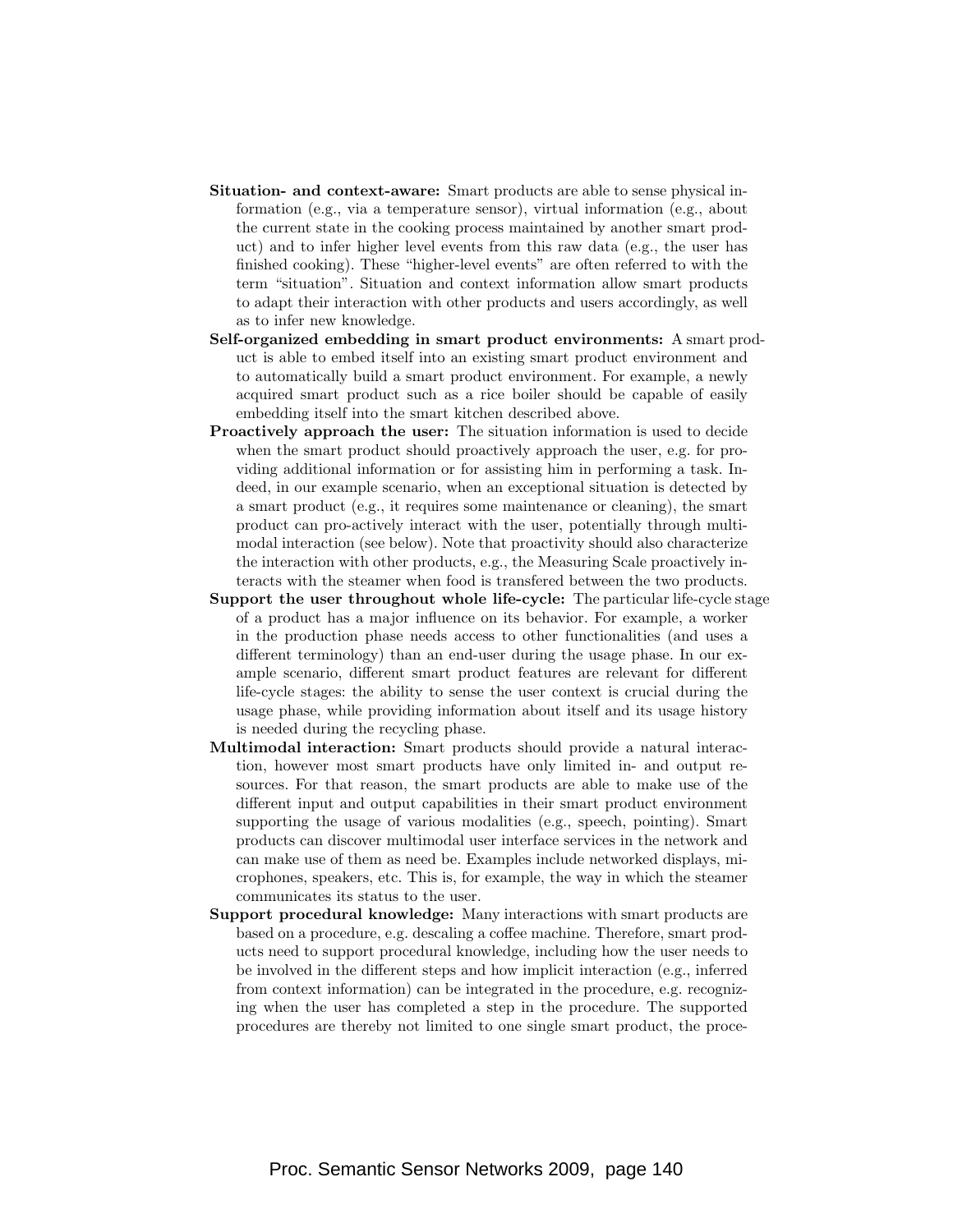dures can also be dynamically composed of procedures provided by several smart products. For example, in the example scenario, a cooking guide could control the overall cooking process, but parts like boiling water can be outsourced to other smart products which are available in the smart kitchen.

- Emerging knowledge: Smart products learn new knowledge from observing the user, incorporating user feedback and exploring other external knowledge sources like Wikis. They are thus able to gather a more accurate user model and to learn new procedures. Our example scenario illustrates how user preferences are learned and utilized over time, for each individual user (e.g., with the toaster temperature and time when warming the croissant).
- Distributed storage of knowledge: Many smart products have only limited storage resources, thus they need to outsource their knowledge to other smart products in the environment. The user profile, as an example, is part of the knowledge that needs to be stored in a distributed way. This enables smart products that just enter a smart product environment to benefit from the information that was gathered so far. Another scenario where distributed storage is required is commissioning, i.e., if one product is broken and has to be replaced by another. The distributed storage enables that the new smart product can be initialized with the knowledge of the old smart product and thus does not need to learn everything from scratch.

Table 1 provides a comparative presentation of the main characteristics of smart products derived from the literature. As can be seen from this alignment, the major characteristics on which all sources agree are: context-awareness (the ability to sense context), proactivity (the ability to make use of this context and other information in order to proactively approach users and peers) and self-organization (the ability to form and join networks with other products). In addition to these characteristics, Mühlhäuser and the SmartProducts consortium emphasize the fact that smart products should support their entire life-cycle as well as that special care should be devoted to offering multimodal interaction with the users, in order to increase the simplicity characteristic of the products.

In addition to these jointly agreed characteristics, Maas and colleagues highlight the need for using context information in order to support personalization and adaptiveness. They also see products as being aware of concrete business and legal constraints. While these characteristics are not stated explicitly in the other two works, they do not contradict the SmartProducts view. Similarly, the SmartProducts consortium identified some additional characteristics to those provided by Maas and colleagues. Most importantly, products are seen as capable of acting autonomously (by themselves) without the need of central control. The rest of the characteristics refer to aspects of the knowledge component that enables the smartness of the products. This knowledge has an important procedural component, it should evolve during the life-cycle of the product as a side effect of its interaction with users and products and, finally, it might need to be stored in a distributed fashion in order to overcome the resource limitations imposed by some products.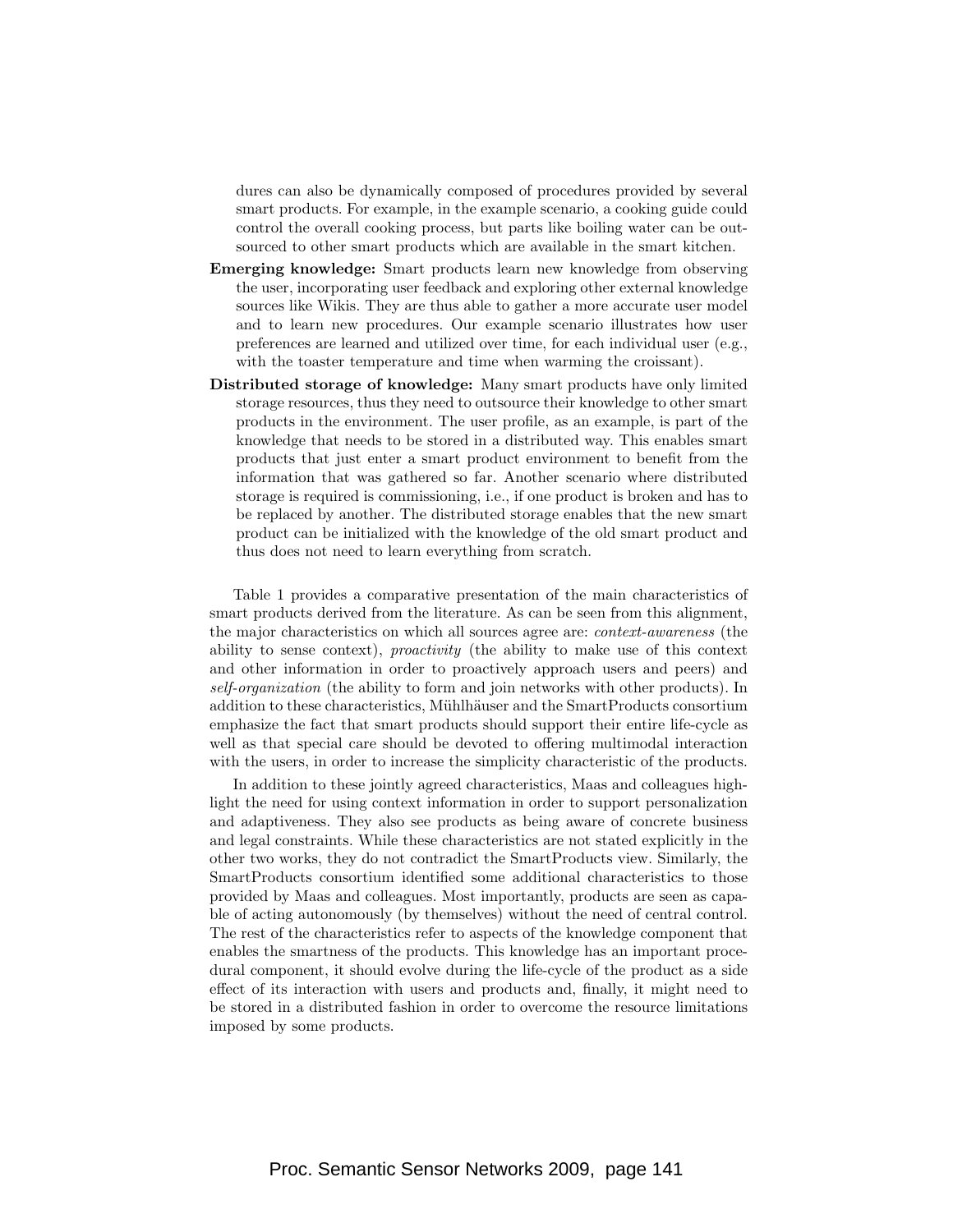| Maas et Al.        | Mühlhäuser et Al.             | SmartProducts cons.           |
|--------------------|-------------------------------|-------------------------------|
| Situatedness       | Context-aware                 | Situation- and context-aware  |
| Pro-activity       | Proactive Behavior            | Proactively approach the user |
| Network ability    | Self-organized embedding      | Self-organized embedding      |
|                    |                               | in smart product environments |
|                    | Support the entire            | Support the user throughout   |
|                    | life-cycle                    | whole life-cycle              |
|                    | Multimodal Natural Interfaces | Multimodal interaction        |
| Personalization    |                               |                               |
| Business-awareness |                               |                               |
| Adaptiveness       |                               |                               |
|                    |                               | Autonomy                      |
|                    |                               | Support procedural knowledge  |
|                    |                               | Emerging knowledge            |
|                    |                               | Distributed storage of        |
|                    |                               | knowledge                     |

Table 1. Alignment of smart product's characteristics introduced by various authors.

# 3 Challenges for Semantic Technologies

Knowledge technologies play a crucial role in the realization of the smart products. In this section we discuss some of the challenges that such technologies are likely to face in this novel context. We derive these challenges based on the main characteristics of smart products presented in the previous section. They are:

- Dealing with suboptimal data quality: A fundamental characteristic of smart products is that they rely on context information obtained from associated sensors which is then translated into higher level semantic information. While an important part of research focuses on this translation, the resulting semantic information is likely to have a lower quality than manually authored and checked semantic information. For example, the derived data could be incomplete or, on the contrary, contain redundant elements. Therefore it is important to develop semantic techniques that are robust enough to be able to process this data.
- Representing a variety of information: Researchers investigating semantic sensor webs generally agree that semantic models are needed for representing information about time, space and the domain relevant for the sensors. From our analysis of smart products and their characteristics, we can conclude that their representation needs are much richer and more diverse. Indeed, at a minimum, knowledge associated with smart products should contain user models, task models (procedural knowledge), models to represent life-cycle stages and the main users (or communities of practice) involved in each stage, interaction models. Therefore, the employed semantic technologies should be able to cover all these representation needs.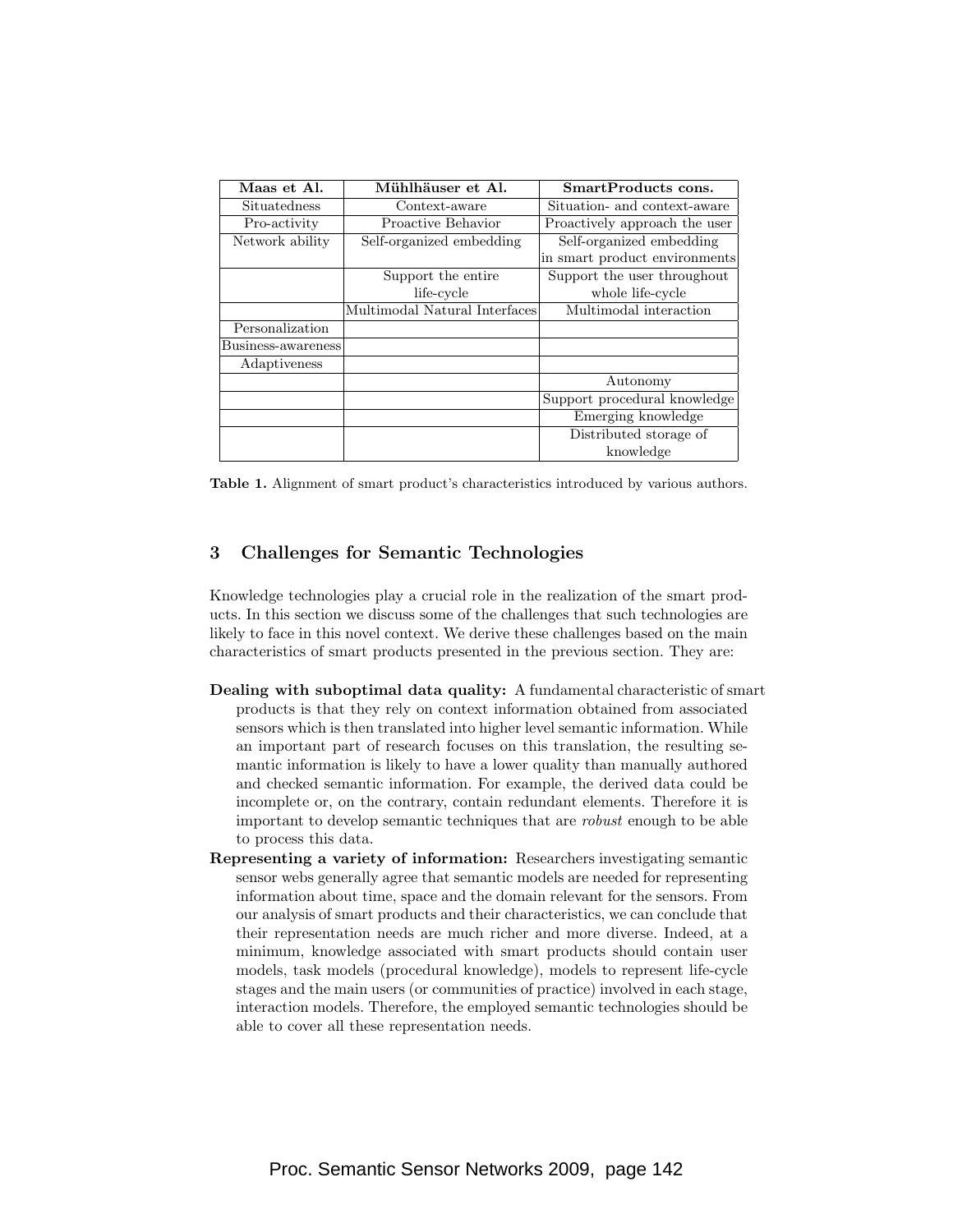- Providing complex reasoning algorithms: Smart products use reasoning mechanisms on their rich knowledge bases in order to adapt to user needs, to perform personalization and to proactively interact with users and other products. This complex expected behavior will require sophisticated reasoning mechanisms such as diagnosis or planning. Such reasoning is much more ambitious than current work in the area of sensor networks which primarily relies on subsumption matching (e.g., for matching between available resources and tasks) [7].
- Dealing with hardware resource limitations: Physical products are heterogeneous in terms of their hardware resources for information storage and processing. However, even the most powerful products will lag behind the resources characteristic to the computer machinery for which semantic technologies are currently built. This requires a considerable effort in scaling down semantic technologies so that they could run on products with limited resources. This could include reducing the storage space needed for semantic resources as well as optimizing some of the tools for products with limited resource. Additionally to the adaptation of semantic technologies to limited resources, it is important to investigate smart product infrastructures that could "load-balance" between the complex and simple devices (e.g., by the distributed storage of knowledge).
- Supporting emergent knowledge: It is envisioned that smart products will continuously update their knowledge bases by deriving knowledge as a side effect of their interaction with users and other products. Therefore, mechanisms for supporting the derivation of this knowledge need to be built.
- Ensuring trust and privacy: Given their close interaction with users, smart products need to maintain a considerable amount of information about users including their likes, dislikes, their usage patterns, their personal information etc. It is therefore crucial to implement access rights mechanisms that can ensure the desired level of privacy for user data distributed across multiple products.
- Providing support for integrating semantic technologies: The authors' experience while working with industry partners is that it is still a challenge to integrate semantic technologies into existing systems used to manage industrial processes and data warehouse systems. Therefore support tools are required for the adoption of semantic technologies in this domain.
- Scalability of developed semantic solutions: The amount and the heterogeneity of information involved in smart product applications and services requires innovations in the area of scaling data collection, accurate and fast searching and information combining techniques, to be able to meet original application requirements, even with a considerable increase in the number of interacting objects.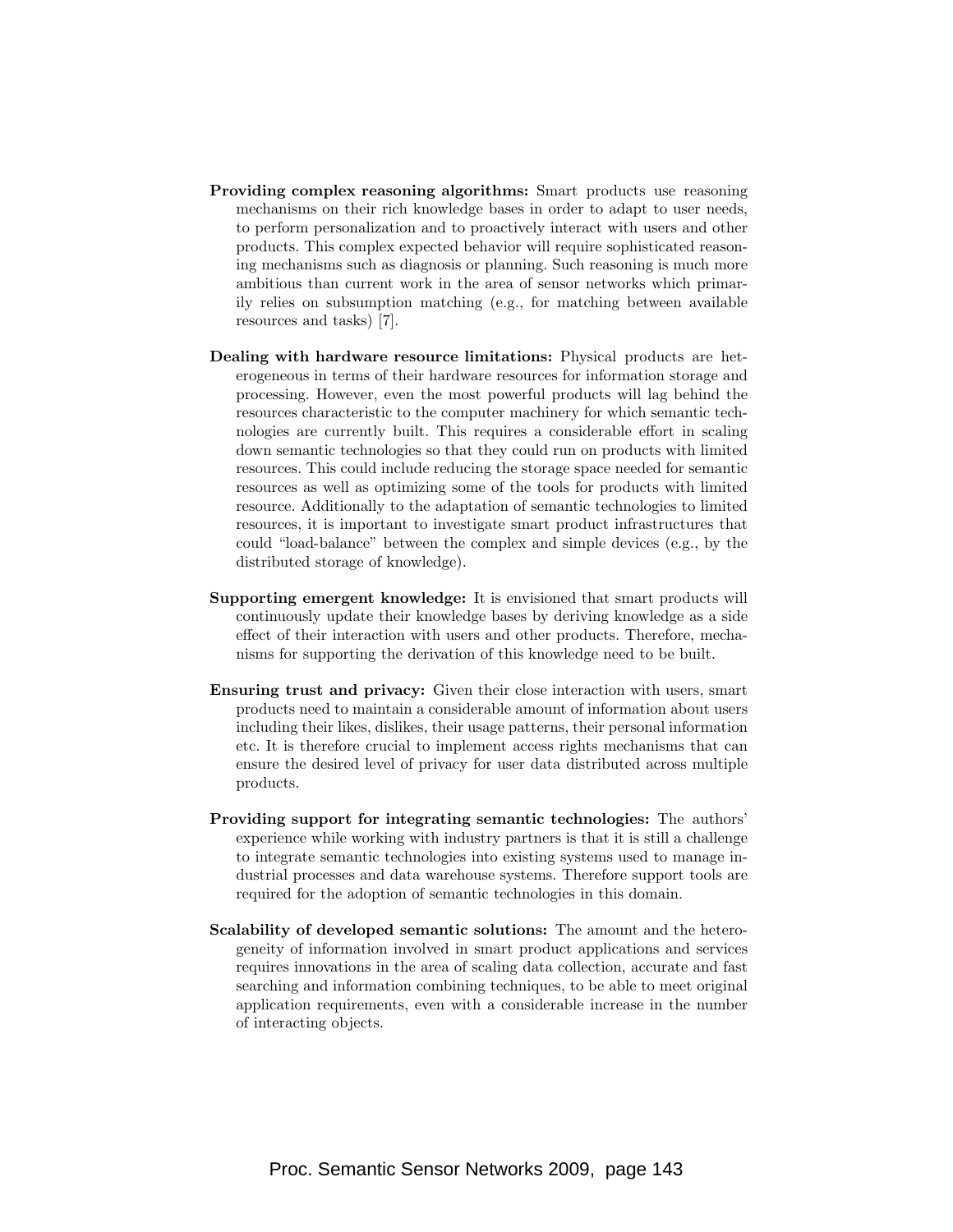# 4 How do Smart Products Compare to Semantic Sensor Networks?

In this section, we conclude our analysis of smart products by comparing them to the concept of semantic sensor networks.

According to the definition given in [7], a sensor network is a collection of heterogeneous sensing resources composed of sensors, which capture phenomena, based on platforms, which provide the durability, mobility and communication capabilities. The value of semantic technologies in sensor networks has been recognized as a means to automate data interpretation and support contextawareness [15, 16]. Raw data obtained by sensors can be annotated semantically and reused by different applications [19]. Rule-based reasoning over observations is used to obtain higher-level context - an abstracted situation description: e.g., health condition assessment based on measured parameters [15] or status of a stored product based on temperature and humidity measurements [18]. Ultimately, information from heterogeneous sensors can be combined on a large scale leading to semantic sensor webs [25].

Currently there is a significant research effort in the semantic sensor web community which focuses on developing standards for semantic representation of raw data. In [25] the need for four types of ontologies was outlined: spatial, temporal, thematic (to represent domain information) and sensor (to describe sensors themselves). Several solutions were proposed, such as ontological models for time series data [4, 14] and for event representation [9]. Another direction of research concerns using semantic data for sensor management. For example, the SEMbySEM project [6] considers rule-based reasoning to perform actions on managed objects (e.g., rotating cameras). In [7] ontological reasoning is performed to assign sensors to tasks according to required sensing capabilities (e.g., an infrared radar for vehicle detection).

Formally represented knowledge plays a key role both in semantic sensor networks and in smart products. The different characteristics of the two systems lead to some core differences in the processes related to the acquisition, representation and processing of this knowledge.

By knowledge acquisition we mean the process of gathering raw data from sensors and transforming it into semantic representations. This is a core process in both technologies. In the case of some semantic sensor networks, especially those that are composed on the fly to meet emergency situation (as is the case of the recently started SemsoGrid project), the mapping between raw data and semantic structures is performed dynamically, at run-time. In contrast, for smart products, this process should be much more controlled as the available sensors and semantic structures are known at design-time. Therefore, their mapping can be performed at the design-time of the product.

The choice of the appropriate knowledge models must be made when representing knowledge. In most semantic sensor network scenarios mentioned above the focus was on obtaining information in a convenient form, and determining actions was assumed to be a separate stage. However, the main goal of smart products is to perform their specific actions to satisfy the end user's needs (e.g.,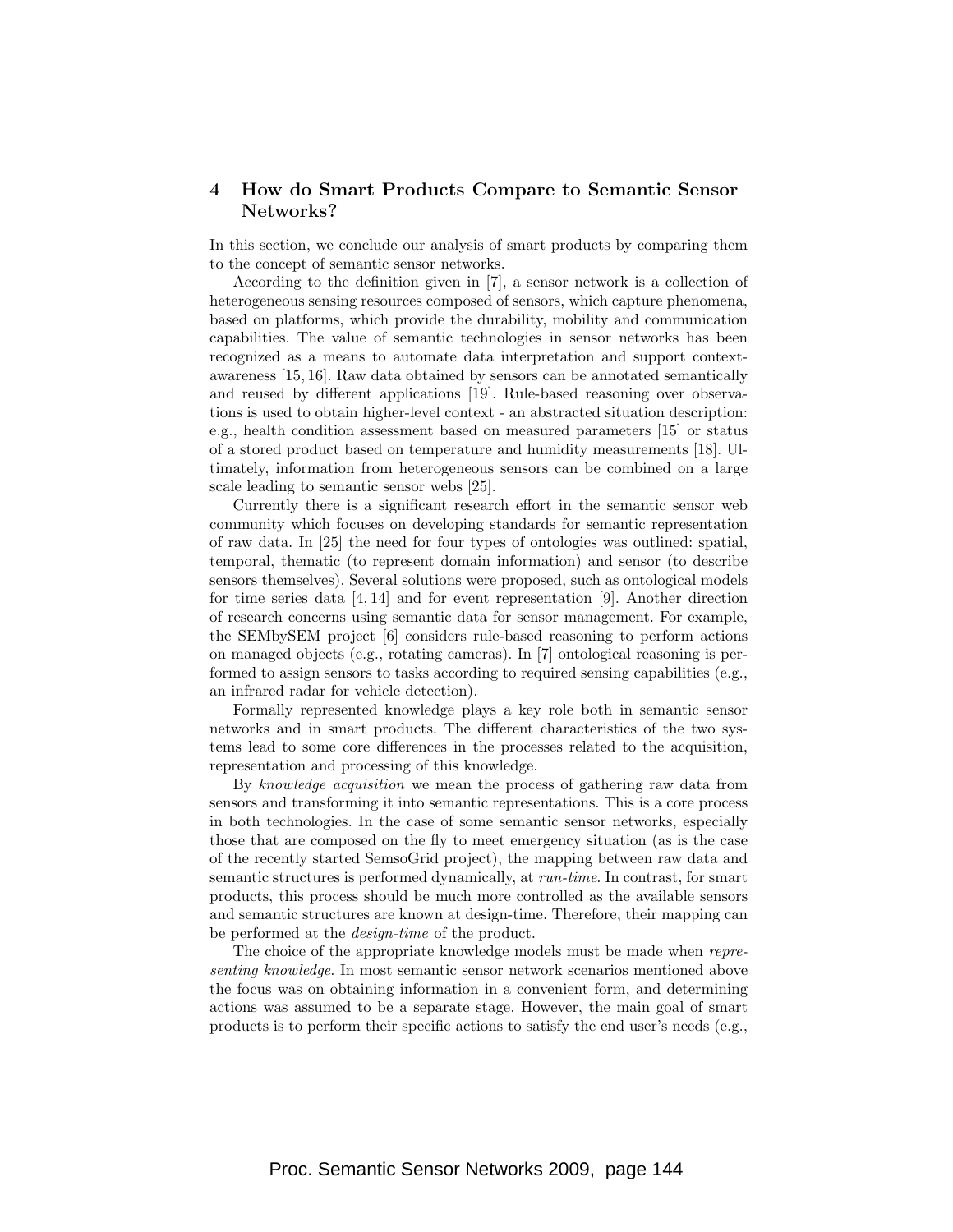to cook a dish), and sensing capabilities are just auxiliary means to support their main functionality. In order to achieve that, smart products potentially need to participate in complex workflows consisting of several steps and involving several devices. Thus, the higher-level context of smart products involves not only four types of ontologies used in SSNs (spatial, temporal, thematic, sensor), but also the models of users with their goals and the models of processes and workflows, in which a product can participate. We therefore conclude that smart products will need a higher variety of ontological models than SSNs. At the same time, we think that both research areas can benefit from each other in this aspect. On the one hand, smart products can reuse modelling standards for temporal and spatial information that are researched within SSNs. On the other hand, appropriate ontologies and reasoning mechanisms can potentially be reused in a wider sensor network, in particular, where a sensor network is deployed to monitor a structured process or where information is gathered by multiple autonomous sensor platforms (e.g., unmanned aircrafts).

The ways in which the obtained semantic representations are used (knowledge processing) can also differ. Firstly, in semantic sensor networks the semantic data is typically aggregated and processed in a centralized fashion. In contrast, in the case of smart products, the storage of obtained semantic data and reasoning about it are mostly performed locally on each product, thus distributed over the members of a smart environment. This leads to the second difference relating to hardware resource limitations. The central processing node in semantic sensor networks usually provides the hardware resources for which semantic technologies are designed. In contrast, individual smart products have considerably less storage and processing resources. This means that the reuse of existing tools for semantic data processing (e.g., data stores such as  $Sesame<sup>5</sup>$  and reasoners such as Pellet<sup>6</sup>) can be complicated. Specially developed tools and intelligent algorithms for distributed data processing are required: e.g., it has to be decided whether a particular observation has to be stored or deleted, when several observations can be aggregated, and which node of the network can perform a reasoning task. These solutions could be beneficial for other sensor network applications where mobile and autonomous sensor platforms are employed.

### 5 Summary

In this paper we investigated the notion of smart products, a novel line of research that combines sensing and semantic technologies.

When synthesizing current definitions for smart products, we found different views of what smart products are. As a common denominator, by dismissing variations introduced by particular views, we conclude that smart products are context-aware (by relying on sensing technology), they have a proactive behavior (ensured by formal reasoning on the represented context data) and are capable of networking with other products (by making use of communication technologies).

<sup>5</sup> http://www.openrdf.org/

 $6 \frac{\text{http://clarkparsia.com/peller}}{}$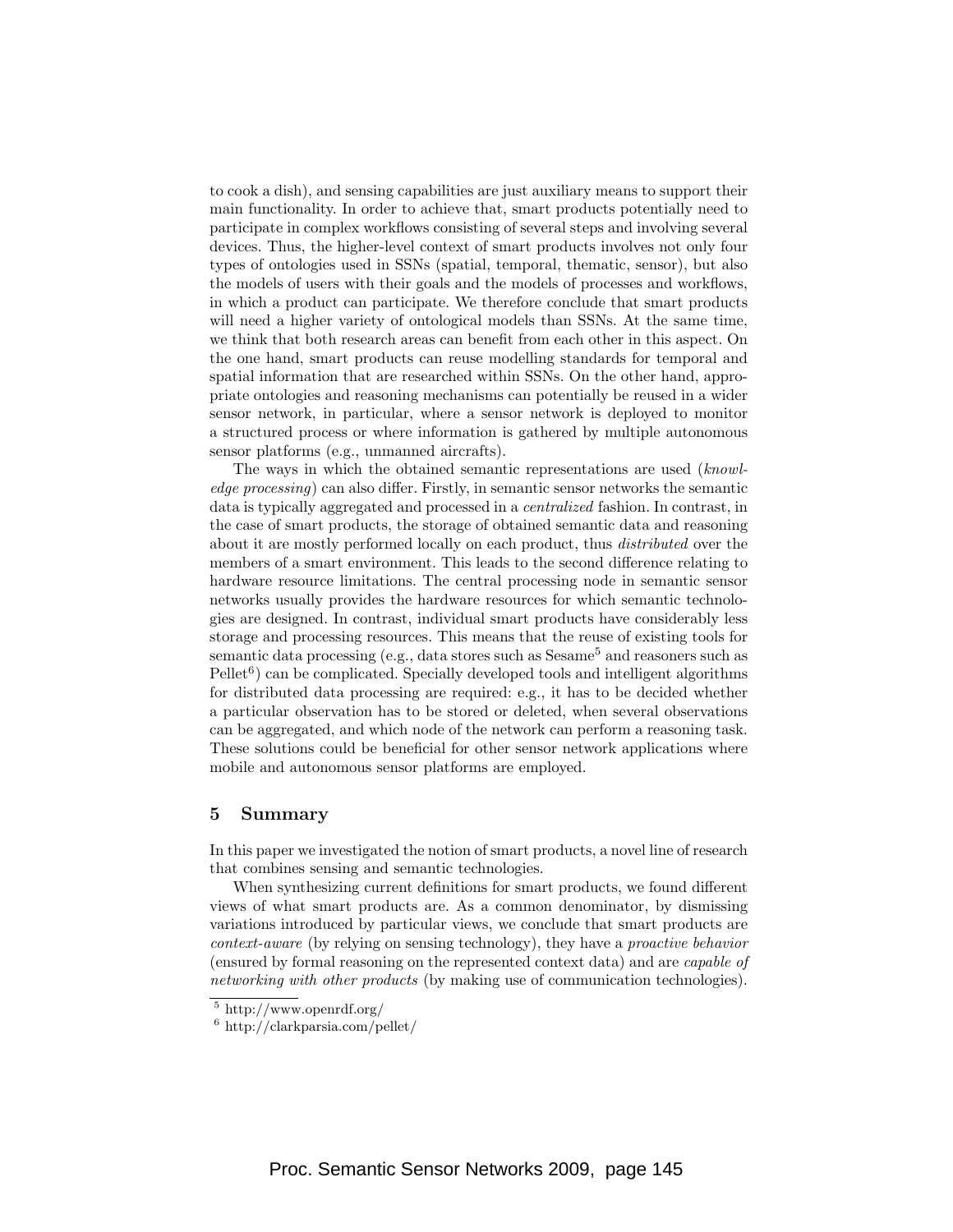We then deduced that these characteristics raise a set of challenges for semantic technologies that are applied in this context. In particular, semantic technologies will need to provide representation support for a wide variety of informations (going well beyond the time, space and thematic ontologies employed in SSNs) and reasoning mechanisms should allow for a sophisticated proactive behavior while being robust enough to deal with potentially low quality data obtained from sensors. Additionally, the resource limitations associated with physical products put further constraints on semantic technologies and require their optimization. Challenges also arise in supporting the emergence of new knowledge as a side effect of the product's interaction with users and peers, in ensuring trust and privacy for the user's data and in providing the appropriate tool support for integrating these technologies into an industrial setting.

Based on our analysis, we conclude that, while smart products can be seen as a specialized case of semantic sensor networks, from the perspective of knowledge technologies, the two technologies differ in several aspects. We see these differences as providing a fertile ground for collaboration between the two research directions.

## Acknowledgements

Part of this research has been funded unter the EC 7th Framework Programme, in the context of the SmartProducts project (231204).

### References

- 1. J. Ahola. Ambient Intelligence. ERICM News, (47), 2001.
- 2. G. Allmendinger and R. Lombreglia. Four Strategies for the Age of Smart Services. Harvard Business Review, 83(10):131– 145, 2005.
- 3. E. Arts and B. de Ruyter. New research perspectives on ambient intelligence. Journal of Ambient Intelligence and Smart Environments, 1:5–14, 2009.
- 4. R. Barta and T. Bleier. Semantic-enabled transformation framework for time series. In Proc. of the 1st Int. Workshop on the Semantic Sensor Web (SemSensWeb), collocated with ESWC, 2009.
- 5. B. Brumitt, B. Meyers, J. Krumm, A. Kern, and S. Shafer. EasyLiving. Technologies for Intelligent Environments. In Proc. of the 2nd International Symposium on Handheld and Ubiquitous Computing, 2000.
- 6. J.S. Brunner, J.-F. Goudou, P. Gatellier, J. Beck, and C. E. Laporte. SEMbySEM: a framework for sensor management. In Proc. of the 1st Int. Workshop on the Semantic Sensor Web (SemSensWeb), collocated with ESWC, 2009.
- 7. G. de Mel, M. Sensoy, W. Vasconcelos, and A. Preece. Flexible resource assignment in sensor networks: A hybrid reasoning approach. In Proc. of the 1st Int. Workshop on the Semantic Sensor Web (SemSensWeb), collocated with ESWC, 2009.
- 8. A. K. Dey, D. Gregory, and D. Salber. A Context-Based Infrastructure for Smart Environments. In Proc. of the 1st Int. Workshop on Managing Interactions in Smart Environments, 1999.